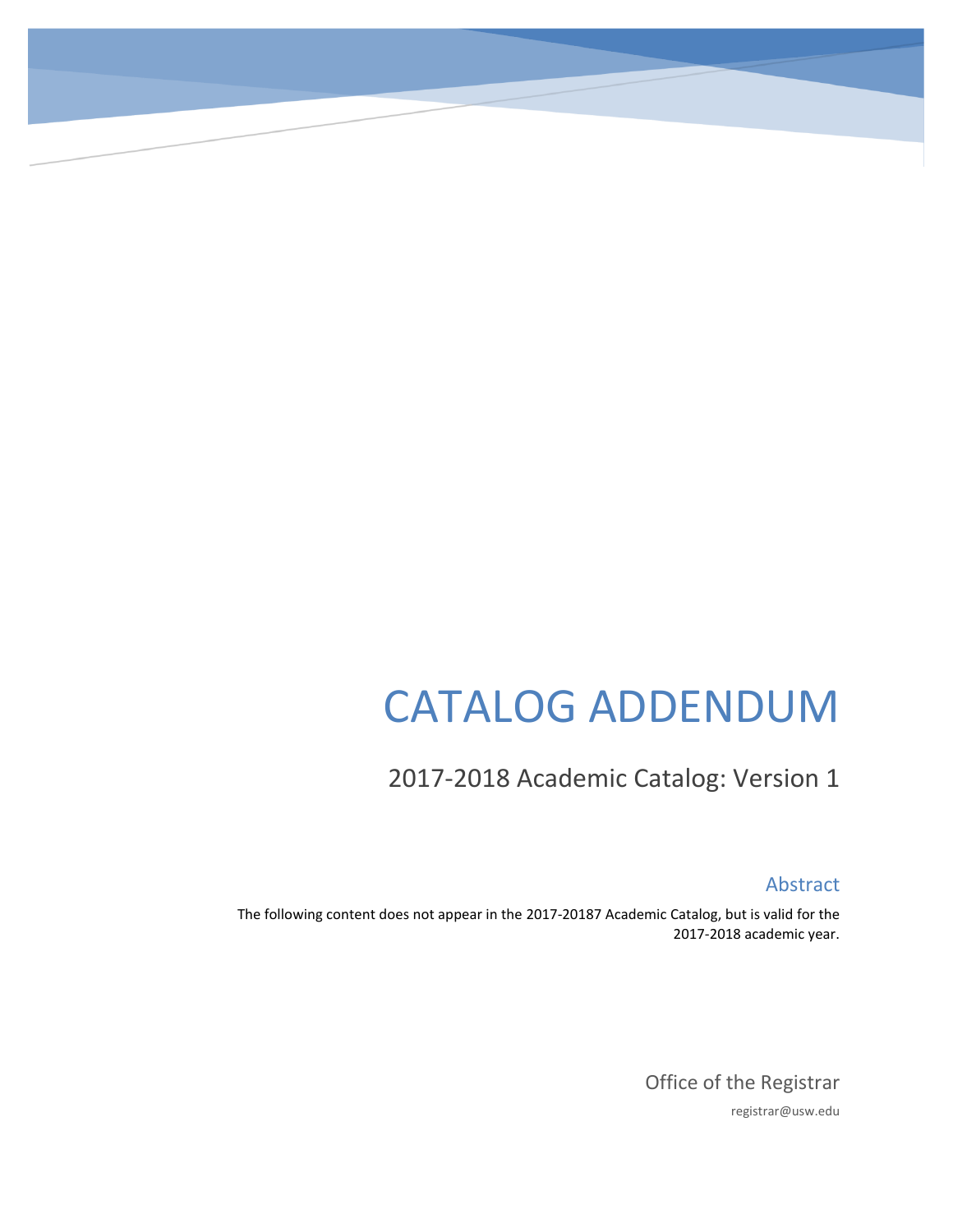### CONTENTS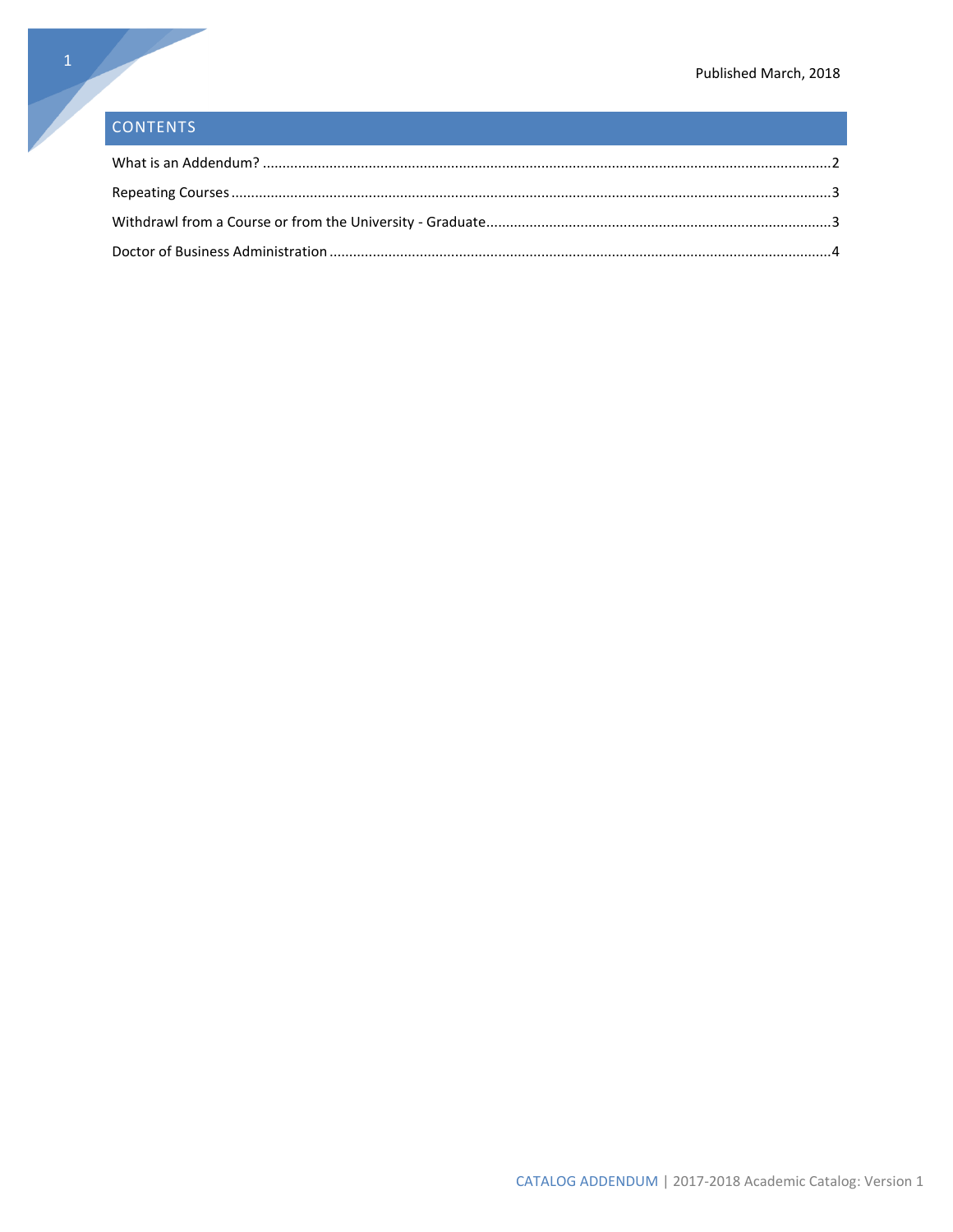#### <span id="page-2-0"></span>WHAT IS AN ADDENDUM?

University of the Southwest (USW) publishes a full Catalog every year. The Addendum contains important information that has been updated throughout the past year.

The following question and answer section is designed to respond to common questions about how to use this important document. As always, it is recommended that students seek the guidance of counselors for course, program and transfer planning. In this way, you will be able to access all the most up-to-date information available.

Q. Why do we have an Addendum?

A. USW is constantly updating curriculum, program requirements, institutional information and policies. It is important to have a print and web document that helps students and staff locate all of these changes.

Q. How do I use the Addendum?

A. The Addendum is to be used alongside the 2017-18 academic catalog, not in isolation. Check your program and course of interest to see if there have been any changes. Meet with your counselor if you have questions about how these changes affect your academic plan.

#### Q. Does the Addendum supersede the Catalog?

A. The Addendum is just that: an addition to the 2017-18 Academic Catalog. Whatever is listed in the Addendum in terms of new courses and/or new program requirements does supersede what is in the Catalog. However, in terms of Catalog rights, if you began a program in Fall 2017 or Spring 2018, you will be able to adhere to the requirements listed in the 2017-2018 Catalog as long as you have no break in enrollment until the time of your completion. Once again, if you have questions about programs and courses, see a counselor.

Q. Where can I find the Addendum?

A. The Addendum is on the web and can be accessed from Office of the Registrar site at [www.usw.edu.](http://www.usw.edu/)

We hope this document will be helpful to you. It has been prepared as carefully as possible to include all information available as of March 2018. University of the Southwest reserves the right to make changes as needs require, and to change, without notice, any of the information, requirements, and regulations in the Course Catalog and the Catalog Addendum. If you have questions about the content or any other part of this document, please contact the Office of the Registrar at 575-492-2126 or registrar@usw.edu.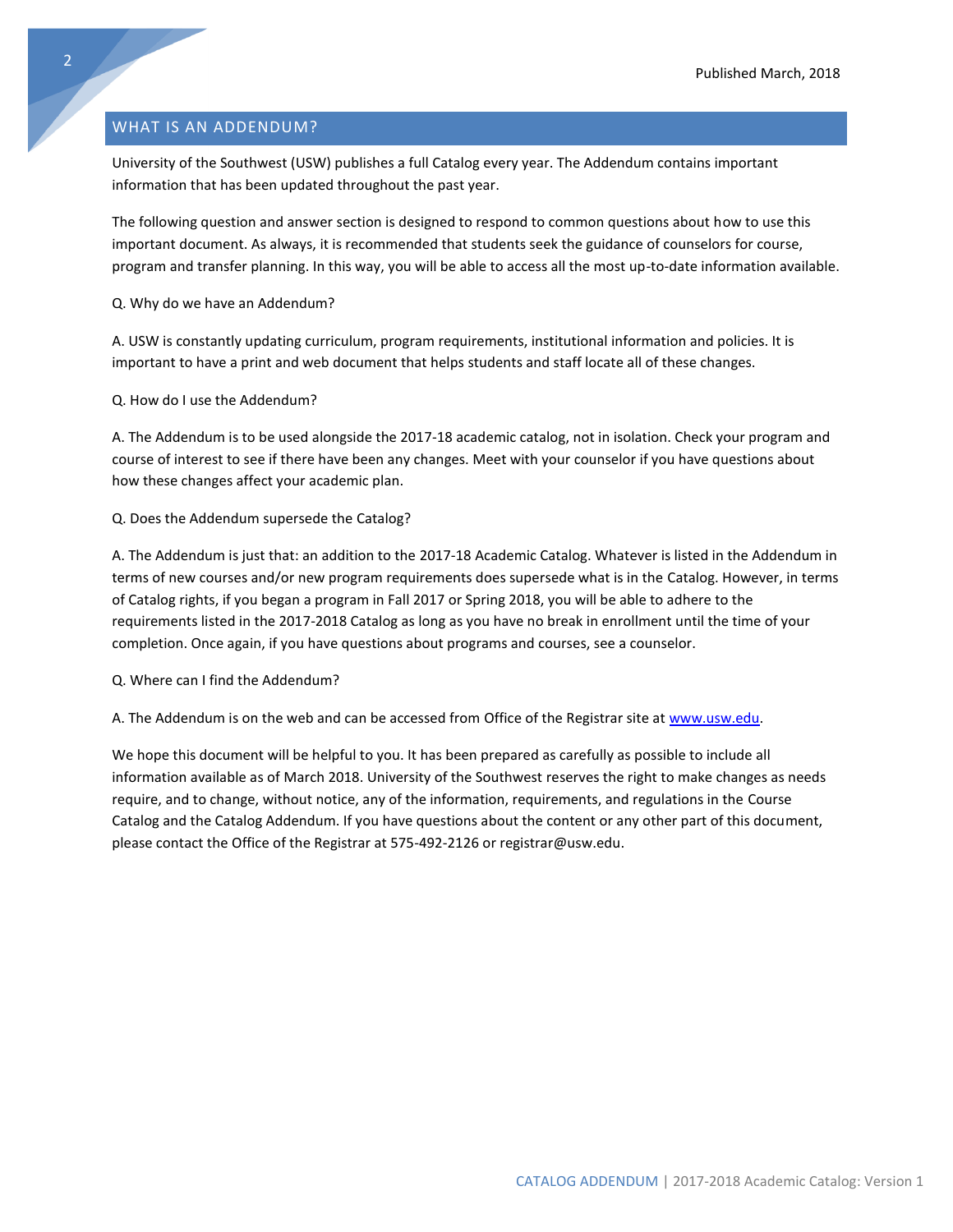#### <span id="page-3-0"></span>REPEATING COURSES

#### Policy was updated

#### UNDERGRAD

A student may repeat a course to improve GPA. A course may only be repeated a maximum of three times. All grades earned will be retained on the transcript; however, the highest earned grade in each course will be used to calculate the GPA. The course must be retaken at the earliest opportunity. Please see the Financial Aid section for financial aid repeat course policies.

A failing grade earned in any course on a degree plan must be retaken for a degree to be obtained. Please see appropriate degree plan for definition of a failing grade. Once a course has been retaken, if a passing grade is earned, the failing grade will be replaced with the passing grade. Students must retake the exact course failed **at USW (not another school)** in order for the grade to be replaced. USW does not allow course substitutions for replacement grades.

#### GRADUATE

A student may repeat a course to improve GPA. All grades earned will be retained on the transcript; however, the highest earned grade in each course will be used to calculate the GPA. The course must be retaken at the earliest opportunity. Please see the Financial Aid section for financial aid repeat course policies.

A failing grade earned in any course on a degree plan must be retaken for a degree to be obtained. Please see appropriate degree plan for definition of a failing grade. Once a course has been retaken, if a passing grade is earned, the failing grade will be replaced with the passing grade. Students must retake the exact course failed **at USW (not another school)** in order for the grade to be replaced. USW does not allow course substitutions for replacement grades.

#### <span id="page-3-1"></span>WITHDRAWL FROM A COURSE OR FROM THE UNIVERSITY - GRADUATE

Updated to reflect 10 week term for DBA program.

A student may withdraw from a class with a grade of "W" during the following withdrawal periods\*:

8 week terms – Friday, by 5:00 pm, of the 5th week

5 week terms – Friday, by 5:00 pm, of the 3rd week

10 week terms – Friday, by 5:00 pm, of the 8th week

\*Specific dates are listed in the current years academic calendar.

To withdraw from a course(s) or from the university, a student must complete and submit the online add/drop/withdrawal form available on the USW website and in the student portal. Withdrawal is the responsibility of the student and will not be initiated by faculty or the Registrar. Failure to officially withdraw will result in a grade of "F" for the course(s).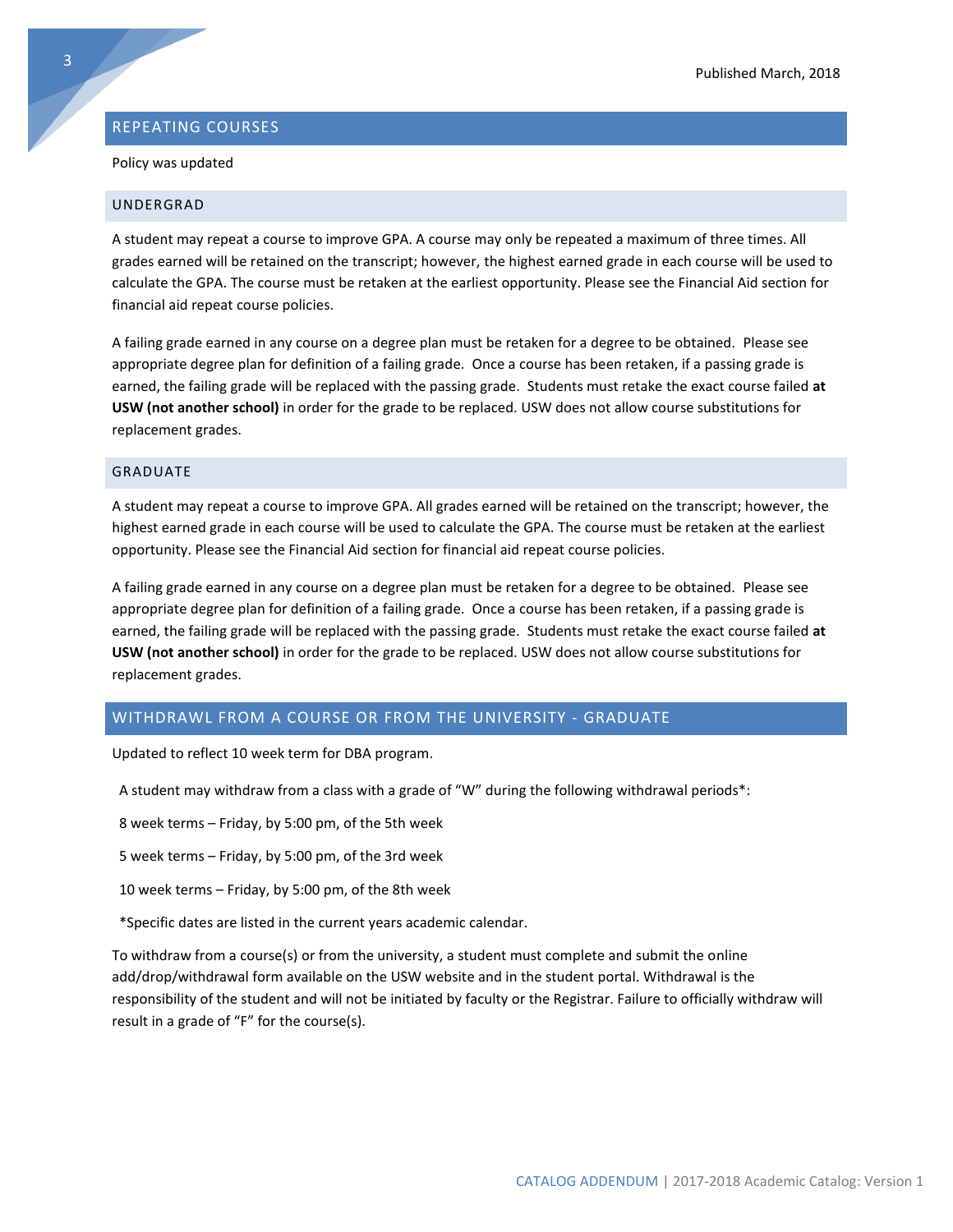#### <span id="page-4-0"></span>DOCTOR OF BUSINESS ADMINISTRATION

#### New program was added

#### DOCTOR OF BUSINESS ADMINISTRATION (DBA)

The Doctor of Business Administration (DBA) program requires completion of 60 credit hours which are delivered online. Students can complete the program in 3 years and is designed for business executives in the pursuit of practitioner-scholarship in the fields of business administration and management.

#### Strategy and Innovation

The program highlights the practical application of research to private industry challenges in an effort to improve organizational performance and make a positive social impact. Students benefit from a curriculum focused upon real-world knowledge creation, executive-level problem solving, thoughtleadership in management practice, and an intensive emphasis upon applied research.

#### DBA TUITION

Doctoral Student \$799 per credit hour

#### ACADEMIC COURSE IDENTIFICATION

DBA – Doctor of Business Administration

#### COURSE DESCRIPTIONS

#### DBA 8003 – Foundations in Action Research for the Scholar-Practitioner (3 credit hours)

The purpose of this course is to familiarize students with the goals/objectives of the DBA program at USW and provide the foundational knowledge of the research skills necessary to be successful in the program. Students will review the role of the DBA within an organizational setting, as well as the structural frameworks for conducting research intended to solve problems within that same context. The course content includes an intense focus upon professional research in practice by analyzing designs and methodologies used by the scholar-practitioner.

#### DBA 8013 – Executive Leadership in Global Organizations (3 credit hours)

This course moves beyond the standard review of leadership theory by emphasizing the impact of global competition upon leader effectiveness. As effective leaders seek to implement strategies that prepare their organization for long-term, sustainable competitive advantage, they must understand the expectations and challenges of operating in a global environment. Students in the course will evaluate concepts including; systems thinking, change implementation, resource management, group dynamics, corporate social responsibility, and cross-cultural leadership.

#### DBA 8533 – Economics and Data-Analysis in Executive Decision-Making (3 credit hours)

This course combines economic principles with fundamentals of data analytics to prepare students for the challenges of decision-making in uncertain competitive environments. While executives use predictive modeling to develop organizational strategies, they must be prepared for a range of possible outcomes. With an emphasis on making strategically-sound, data-driven decisions, course content includes a mix of economic theory and applied statistical modeling.

DBA 8103 – Information Technology in Global Competition (3 credit hours)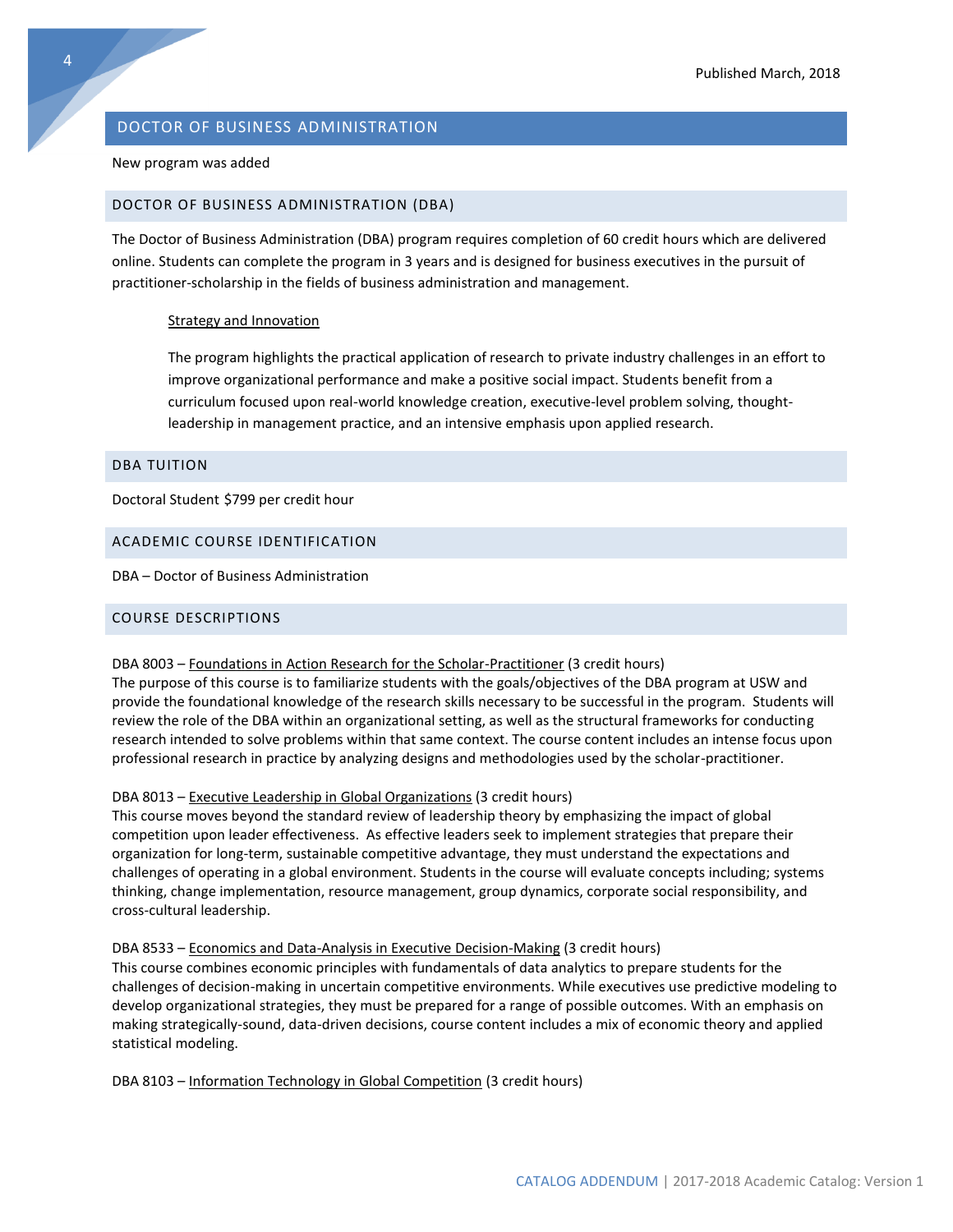The purpose of this course is to provide students with a professional assessment of the IT demands created by globalization. Rapid changes in the competitive environment, combined with the proliferation of new technologies have given rise to emergent, dynamic business models. The modern executive must be cognizant of such models and the IT expectations for them to operate effectively. Course topics will include; the role of IT in managing customer relationships, data collection for decision-making, and knowledge management.

#### DBA 8353 – Marketing Strategies: Competing in a Global Environment (3 credit hours)

This course provides a professional examination of modern marketing strategies through the lens of multinational competition. As successful firms seek to create global competitive advantage, a keen understanding of emerging marketing tactics will support the critical skills required of the modern executive. Course topics will include; new venture creation, product development, brand management, and supply chain optimization.

#### DBA 8513 – Strategic Planning for Sustainable Competitive Advantage (3 credit hours)

This course utilizes a holistic approach when assessing the practical implications of strategic management. More particularly, the course emphasizes the development of actionable strategies for the purpose of creating competitive advantage. Students will examine the modern theories of organizational strategy, as well as the evolution of strategic management, as they identify new perspectives applicable to the field. Course topics will include; resource-based competitive advantage, core competency development and expansion, strategic alliances/partnerships, and emerging operational models.

#### DBA 8423 – Contemporary Issues in Global Financial Management (3 credit hours)

The purpose of this course is to examine the contemporary financial frameworks that drive executive-level decisions. In a global economy, the modern executive must understand both the challenges and opportunities presented by an interconnected financial system. Students will learn to use the appropriate tools to examine a firm's financial position and determine alignment with the organizational strategy. Course topics will include; financial planning, budgeting, risk management, and portfolio balancing.

#### DBA 8503 – Designing Organizations for Operational Efficiency (3 credit hours)

This purpose of this course is to assess the relationship between the formal design of an organization and its ability to operate efficiently in the market. As senior executives seek to structure organizations for growth and competitive advantage, a firm understanding of organization design concepts is paramount to success. Students will review and evaluate modern theories of organizational design in relation to operational demands. Course topics will include; process evaluation and standardization, core business streamlining, resource allocation, and cross-functional planning.

#### DBA 8323 – Quantitative Research Methods for Practical Application (3 credit hours)

This course serves to provide students with the *quantitative* research skills necessary to complete the final doctoral study. As they seek out new areas for applied research in business and management, students will explore the use of fundamental *quantitative* techniques in their work. Course topics will include; descriptive and inferential statistics, hypothesis testing, analysis of variance, correlation, and regression. The course will also include the use of modern statistical software, as it is intended to help students choose the appropriate tools in their own doctoral research.

#### DBA 8333 – Qualitative Methods for Applied Business Research (3 credit hours)

This course serves to provide students with the *qualitative* research skills necessary to complete the final doctoral study. As they seek out new areas for applied research in business and management, students will explore the use of fundamental *qualitative* techniques in their work. Course topics will include; research methodologies, casestudy research, focus group studies, interview structure, and observation-based analysis.

#### RES 8513 – Dissertation Topic and Proposal (3 credit hours)

This is the first residency that students will complete during the DBA program. The residency will be structured as a multi-day intensive workshop/seminar. The purpose of the residency is to provide an overview of the dissertation process and offer guidance for students as they begin exploring a dissertation topic and research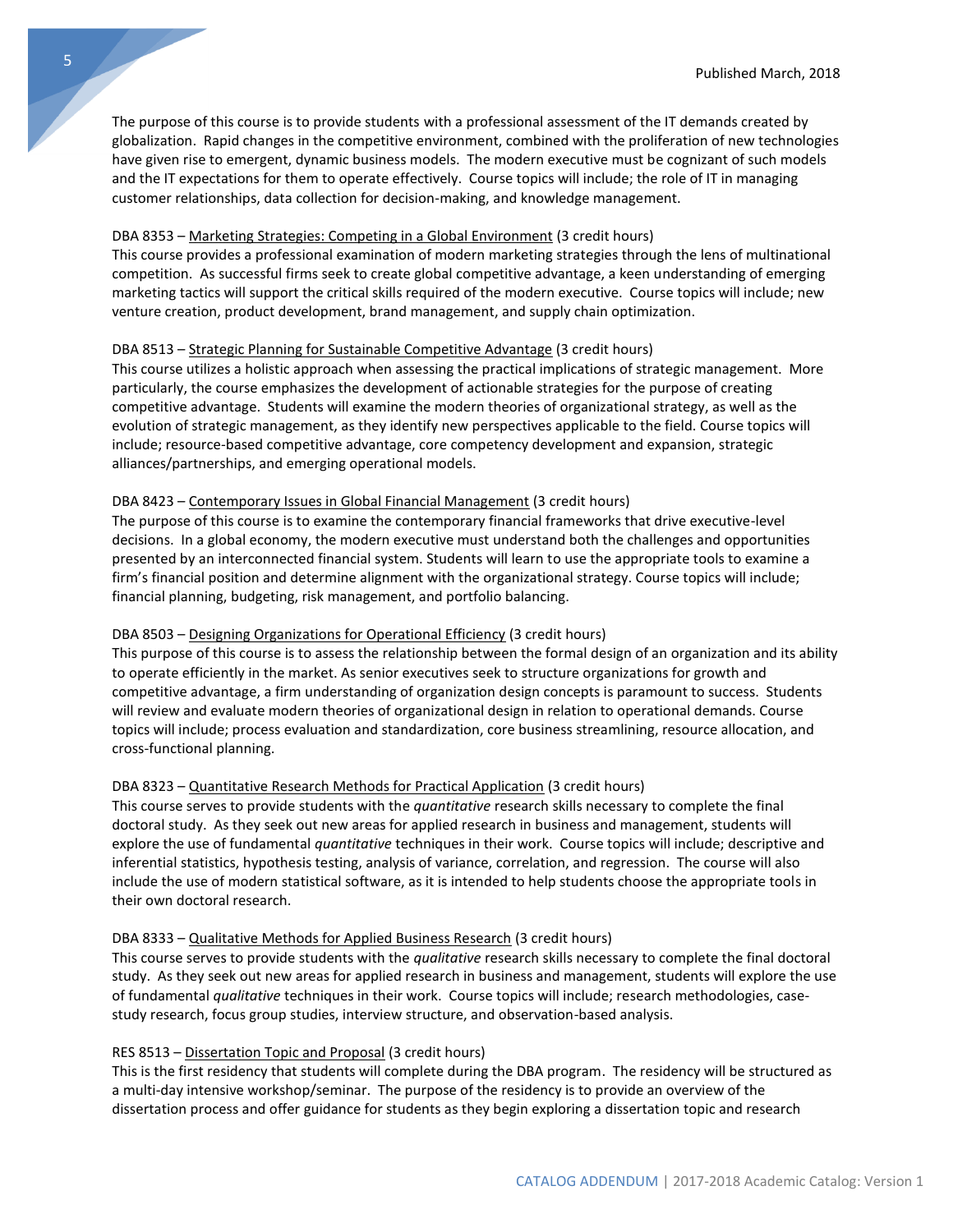proposal. The residency will provide students the opportunity to meet their peers, faculty, and staff as they begin considering the focus of their research. Students are not expected to formalize their dissertation topic at this time. Rather, the residency will provide the necessary guidance for students as they begin the topic/committee selection process.

*Timing – Students should complete this residency at the end of their first year, or after they have completed half of the core course requirements.*

#### RES 8523 – Dissertation Research Analysis and Findings (3 credit hours)

This is the second residency that students will complete during the DBA program. The residency will be structured as a multi-day intensive workshop/seminar. The purpose of the residency is to provide student guidance specific to conducting the research and analysis required to complete the final doctoral study. This residency will offer sessions that guide students through key dissertation milestones including; identifying gaps in knowledge through a literature review, preparing a problem statement, gathering/collecting data, analyzing data, and drawing conclusions. The residency will provide students the opportunity to make formal requests of faculty for committee representation. Students are not expected complete their dissertation at this time. Rather, the residency will provide the necessary guidance for students as they begin the formal research process.

*Timing – Students should complete this residency at the end of their second year, or after they have completed all of the core course requirements.*

#### DBA 8813 – Strategy, Innovation, and Uncertainty (3 credit hours)

This specialization course emphasizes the link between successful corporate strategy and innovation as organizations prepare to operate in a constant state of change. Students will analyze current literature as they assess the relationship between a company's willingness to accept the risk associated with innovation and its operational success in uncertain environments.

*\*Prerequisite(s) – All core course requirements must be complete prior to taking this course.*

#### DBA 8823 – Disruptive Innovation in Organizational Strategy (3 credit hours)

In this specialization course, students will evaluate the role of disruptive innovation as a formal component of corporate strategy. As organizations become complacent and are often unwilling to disrupt their stable competitive environments, they might miss a key opportunity for new growth. Such a missed opportunity might lead to the inability to effectively compete in the future, as new market leaders emerge. Students explore this dynamic as thought leaders in the course.

\**Prerequisite(s) – DBA8813*

#### DBA 8833 – Creating Strategic Opportunities for Innovation (3 credit hours)

In this specialization course, students will assess the appropriate leadership actions needed to create a culture of innovation with a company. If innovation is to be a key component of organizational strategy, then it must also be a key component of organizational culture. Students will learn to foster an enterprise culture that embraces creativity and innovation as a core competency.

\**Prerequisite(s) – DBA8823*

#### DBA 8843 – Implementing Strategic Change (3 credit hours)

In the final specialization course, students will evaluate and develop a plan for implementing a change initiative as a component of corporate strategy. New initiatives must launch effectively if they are to become a long-term element of an organization's value proposition. Students will learn to create a strategy implementation plan that ensures change initiatives will become ingrained as part of the organization's identity – solidifying the role of the executive as an agent of change.

\**Prerequisite(s) – DBA8833*

DBA 9003 – Doctoral Study Mentorship (3 credit hours)